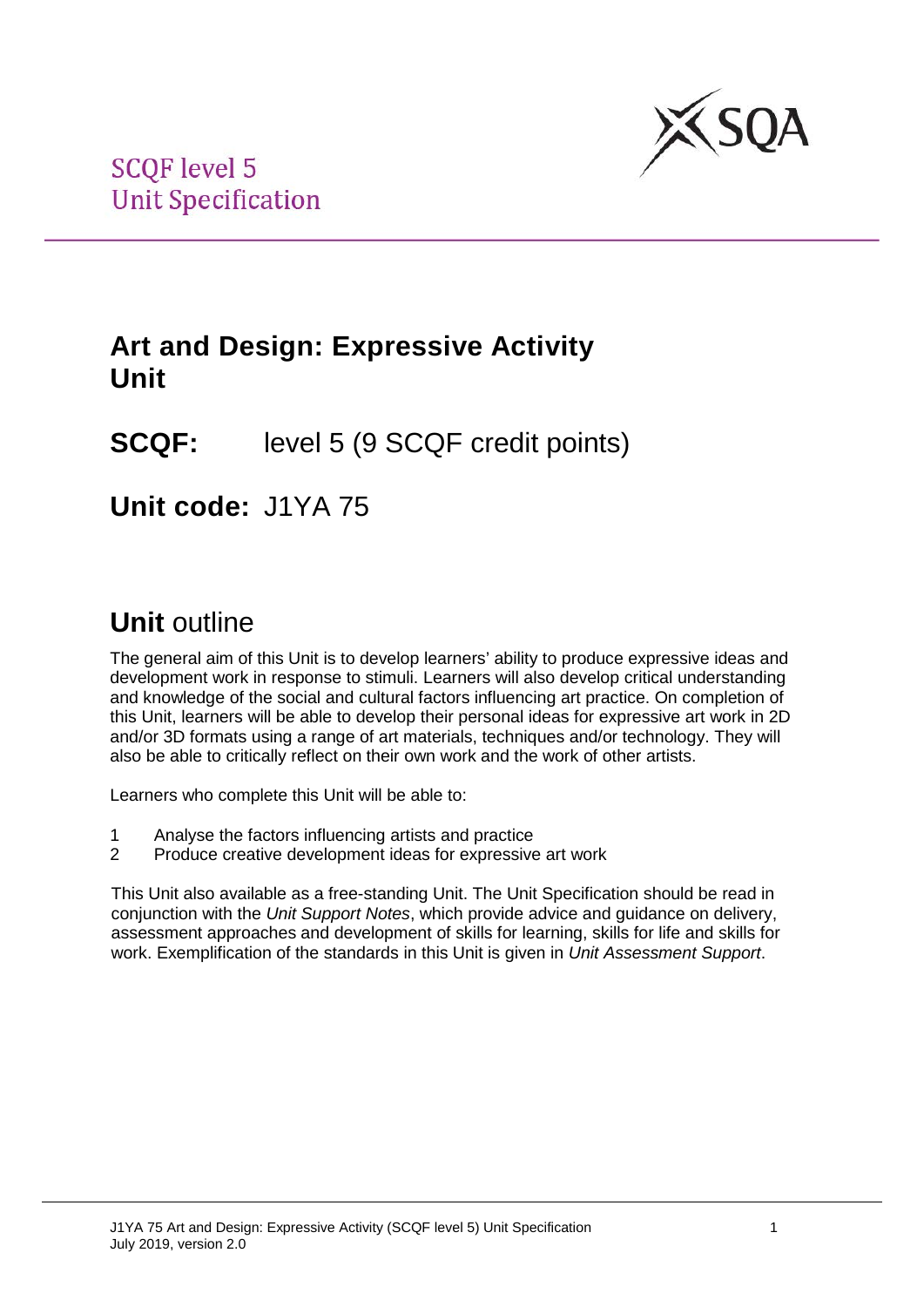## **Recommended entry**

Entry to this Unit is at the discretion of the centre. However, learners would normally be expected to have attained the skills, knowledge and understanding required by one or more of the following or equivalent qualifications and/or experience:

♦ National 4 Art and Design Course or relevant equivalent component Units

### **Equality and inclusion**

This Unit Specification has been designed to ensure that there are no unnecessary barriers to learning or assessment. The individual needs of learners should be taken into account when planning learning experiences, selecting assessment methods or considering alternative evidence. For further information, please refer to the *Unit Support Notes.*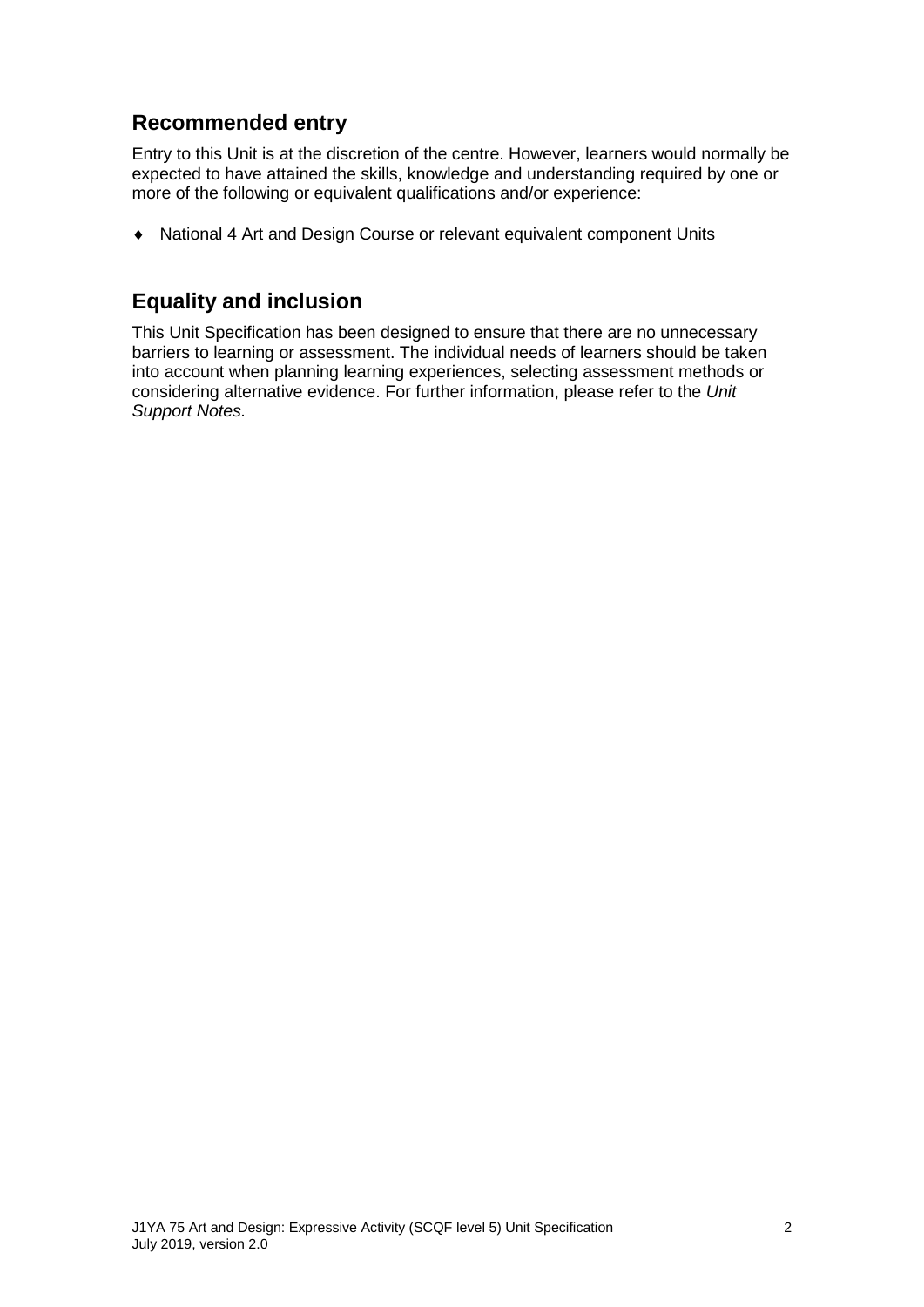# **Standards**

## **Outcomes and Assessment Standards**

### **Outcome 1**

#### **1 Analyse the factors influencing artists and art practice by:**

- 1.1 Describing how artists use a range of art materials, techniques and/or technology in their work
- 1.2 Describing the impact of artists' creative choices on the artists' work
- 1.3 Analysing the impact of social, cultural and/or other factors on selected artists and their practice

### **Outcome 2**

- **2 Produce creative development ideas for expressive art work by:**
- 2.1 Selecting suitable subject matter for an expressive activity
- 2.2 Producing analytical drawings, studies and investigative research to represent specific features of the subjects
- 2.3 Using a selection of art materials, techniques and/or technology expressively
- 2.4 Developing selected visual elements and refining compositional ideas creatively in 2D and/or 3D formats
- 2.5 Using problem solving and evaluation skills when developing ideas for expressive art work

## **Evidence Requirements for the Unit**

Assessors should use their professional judgement, subject knowledge and experience, and understanding of their learners, to determine the most appropriate ways to generate evidence and the conditions and contexts in which they are used.

Evidence will be a combination of practical, written, oral and/or recorded evidence.

Evidence may be presented for individual Outcomes or it may be gathered for the Unit as a whole by combining assessment holistically in one single activity. If the latter approach is used, it must be clear how the evidence covers each Outcome.

In this Unit, learners will be required to provide evidence of:

- ♦ describing and analysing artists' work and practice using descriptive art vocabulary
- ♦ producing expressive drawings, studies and investigative research showing understanding of the subject matter
- ♦ using a variety of art materials, techniques and/or technology creatively for expressive effect in their work
- ♦ creative development of compositional ideas and art work in response to stimuli
- ♦ using problem solving and evaluation skills

Exemplification of assessment is provided in *Unit Assessment Support*. Advice and guidance on possible approaches to assessment is provided in the *Unit Support Notes.*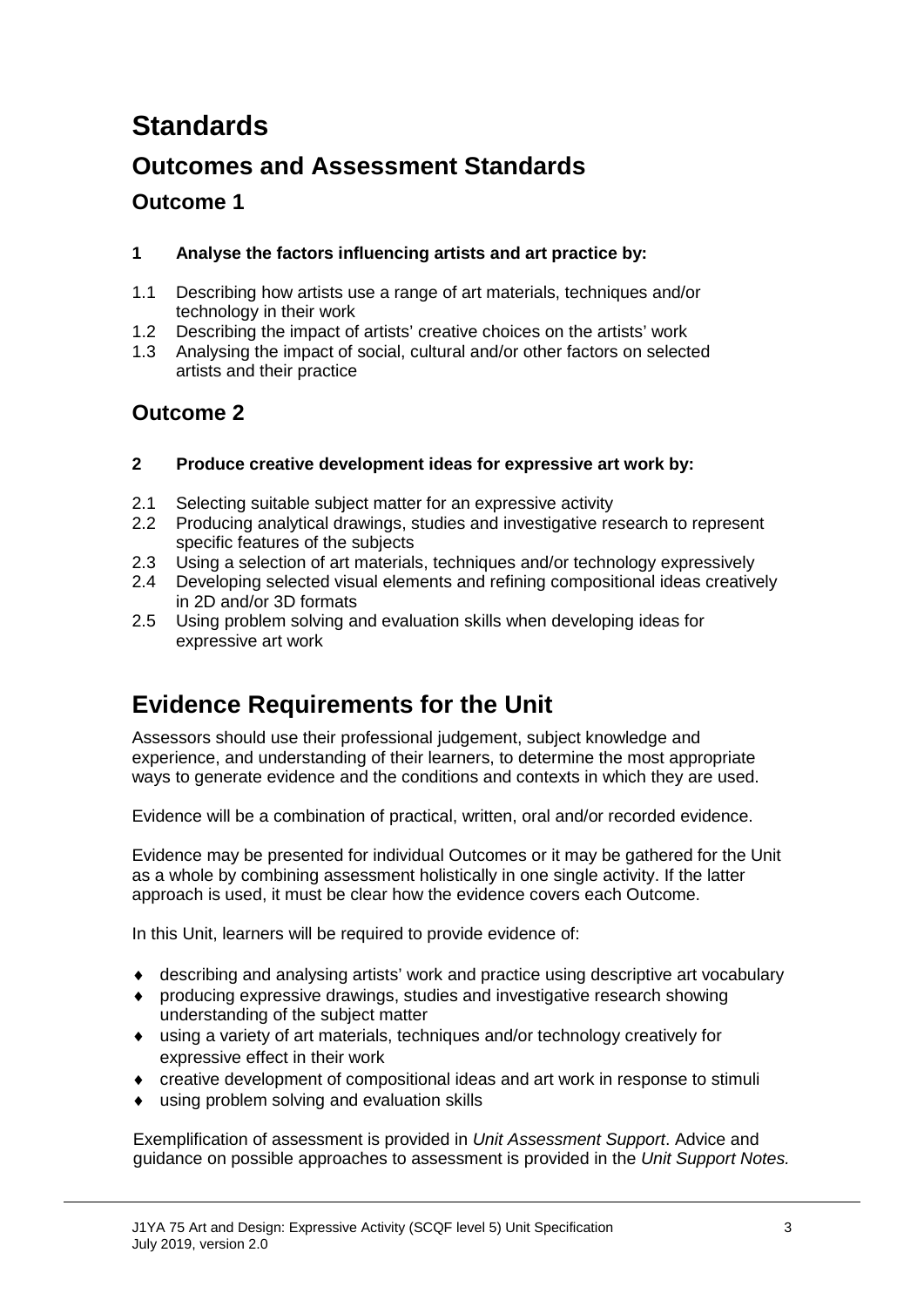# **Development of skills for learning, skills for life and skills for work**

It is expected that learners will develop broad, generic skills through this Unit. The skills that learners will be expected to improve on and develop through the Unit are based on SQA's *Skills Framework: Skills for Learning, Skills for Life and Skills for Work* and drawn from the main skills areas listed below. These must be built into the Unit where there are appropriate opportunities.

#### **3 Health and wellbeing**

3.1 Personal learning

#### **5 Thinking skills**

- 5.4 Analysing and evaluating
- 5.5 Creating

Amplification of these is given in SQA's *Skills Framework: Skills for Learning, Skills for Life and Skills for Work.* The level of these skills should be at the same SCQF level as the Unit and be consistent with the SCQF level descriptor. Further information on building in skills for learning, skills for life and skills for work is given in the *Unit Support Notes.*